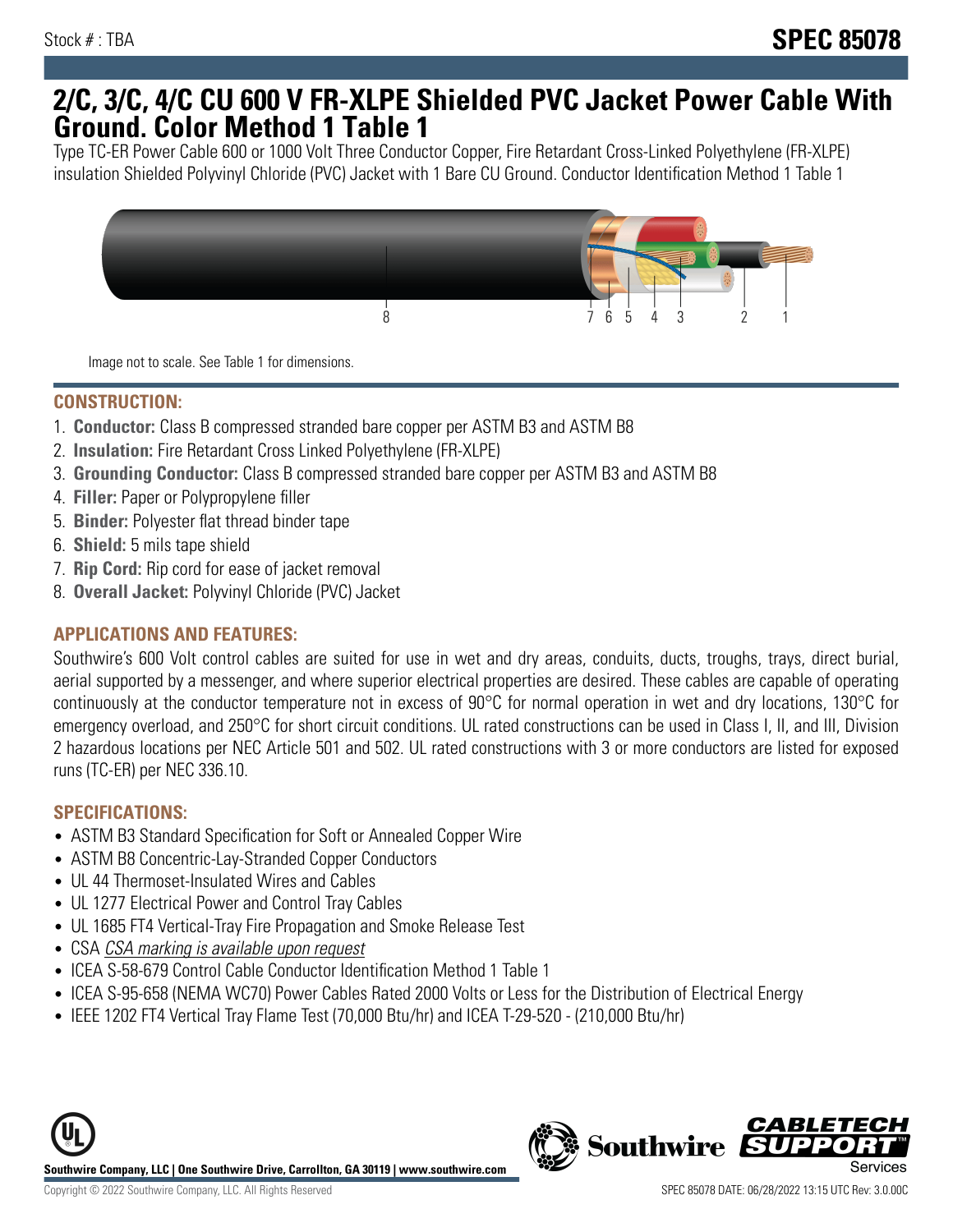#### **SAMPLE PRINT LEGEND:**

SOUTHWIRE E75755 {UL} X AWG X/C FR-XLPE CDRS WG 90C PVC JKT TYPE TC-ER SHIELDED 600V SUN. RES. DIRECT BURIAL YEAR {SEQUENTIAL FOOTAGE MARKS} SEQ FEET

**U Southwire Company, LLC | One Southwire Drive, Carrollton, GA 30119 | www.southwire.com (New Southwire SUPPORTI**